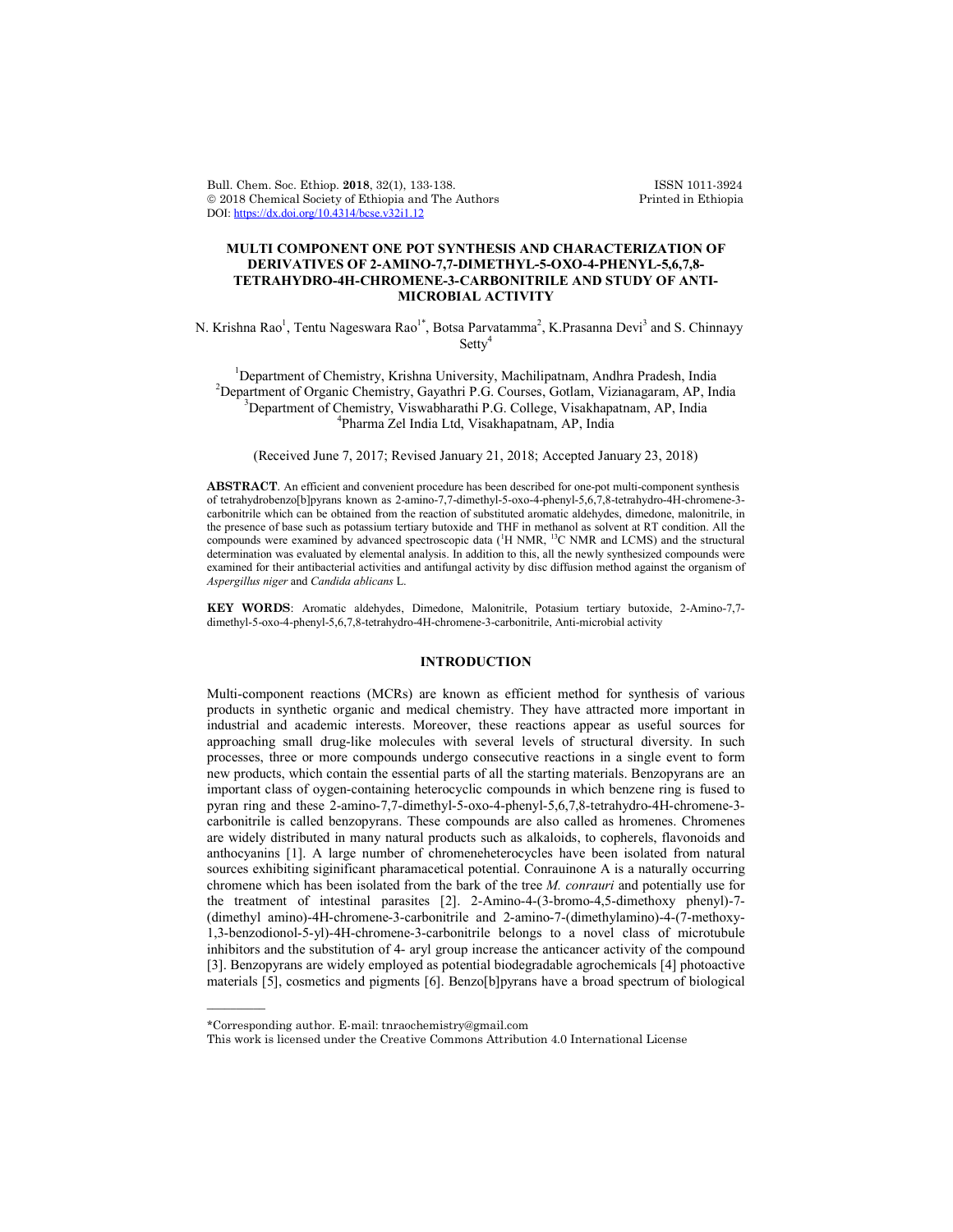properties and it is well known structural scaffold of several natural products and artificial drugs [7]. These are used for antibacterial and anti-fungal activity [8], anticancer activity [9], insecticidal activity [10], antimicrobial [11] and anti-inflammatory agent [12], antioxidant [13], anti-anaphylactic and diuretic agent.

## **EXPERIMENTAL**

All the chemicals and synthetic grade reagents were procured from Sigma Aldrich India and Merck chemicals. They were used without further purification. The progress of the reaction was monitored by thin layer chromatography (ethylacetate:n-hexane). The melting point of the all the newly synthesized compounds were determined open at one end capillary tube and were uncorrected using an Electrochemical Mk3 apparatus. <sup>1</sup>H NMR and <sup>13</sup>C NMR spectrum were recorded on 400MHz Brucker spectrometer in CDCl<sub>3</sub> as a solvent and chemical shift values are recorded in units  $\delta$  (ppm) relative to tetramethylsilanes (Me<sub>4</sub>Si) as an internal standard. Molecular mass of the synthesized compound were determined by LCMS. The solid product can be separated by column chromatography using silica gel.

#### *General procedure for synthesis*

A mixture of aromatic aldehydes (1.2 mmol), malonitrile (1 mmol), dimedone (1 mmol) are introduced in 100 mL of round bottom flask, methanol was added gradually until the mixture was dissolved. A catalytic amount of potassium tertiary buyoxide and THF added to the above miture. The reaction mixture was carried out on the magnetic stirrer under RT condition. The progress of the reaction was monitored by TLC in ethylacetate:n-hexane (3:7). After completion of the reaction, the mixture was cooled to room temperature and poured on 10 mL ice cold water. The crude was filtered and washed with ethylacetate and a saturated solution of anhydrous sodium bicarbonate several times. The solid product can be separated by column chromatography (ethylacetate:n-hexane, 3:7) (Scheme 1).



Scheme 1. Scheme of synthesis.

*2-Amino-7,7-dimethyl-5-oxo-4-phenyl-5,6,7,8-tetrahydro-4H-chromene-3-carbonitrile (4a)*. White solid; yield 86%; m.p. 228-230 °C. <sup>1</sup>H NMR (400 MHz, CDCl<sub>3</sub>)  $\delta$  in ppm: 7.36-7.21 (m,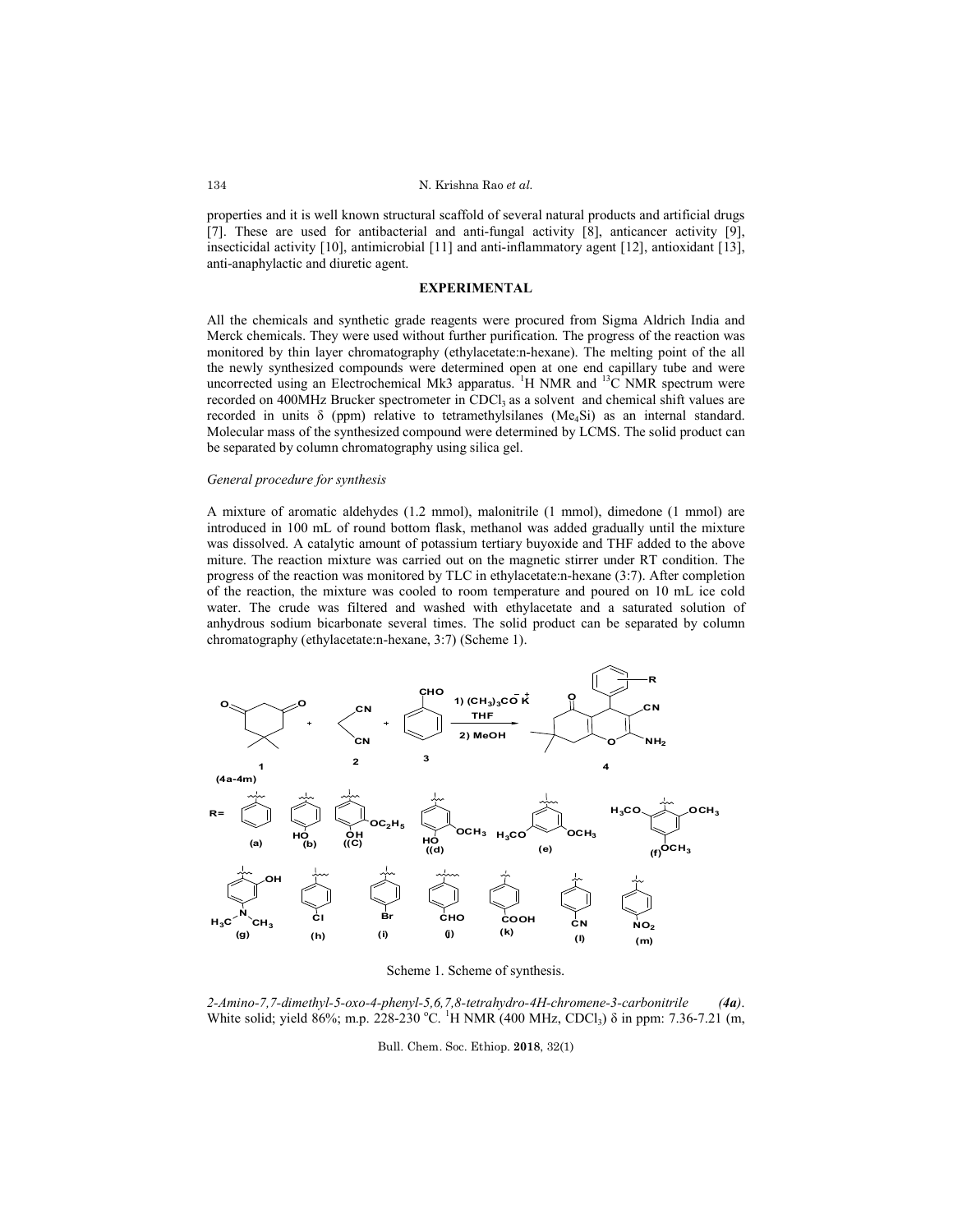5H, Ar-H), 6.61 (s, 2H, NH2), 4.13 (s, 1H, CH), 2.32 (s, 2H, CH2), 2.12-1.82 (m, 2H), 1.05 (s, 3H, CH<sub>3</sub>). <sup>13</sup>C NMR (100 MHz, CDCl<sub>3</sub>) δ in ppm: 193.4, 158.1, 153.8, 143.6, 128.7, 126.2, 124.3, 118.7, 113.6, 57.2, 49.8, 39.5, 36.9, 31.4, 26.8. LCMS (m/z): 293.85. Molecular formula:  $C_{18}H_{18}N_2O_2$ . Elemental analysis: caliculated: C-73.65, H-6.16, N-9.52, O-10.87. Obtained: C-73.69, H-6.15, N-9.51, O-10.85.

*2-Amino-4-(4-hydroxyphenyl)-7,7-dimethyl-5-oxo-5,6,7,8-tetrahydro-4H-chromene-3-carbo nitrile (4b)*. White solid; yield 92%; m.p. 205-206 °C. <sup>1</sup>H NMR (400 MHz, CDCl<sub>3</sub>)  $\delta$  in ppm: 9.32 (s, 1H, -OH), 7.05-6.65 (m, 4H, Ar-H), 6.59 (s, 2H, NH2), 4.12 (s, 1H, CH), 2.25 (s, 1H, CH<sub>2</sub>), 2.19-1.92 (m, 2H, CH<sub>2</sub>), 1.01 (s, 3H, CH<sub>2</sub>), 0.95 (s, 3H, CH<sub>3</sub>). <sup>13</sup>C NMR (100 MHz, CDCl3) δ in ppm: 195.1, 157.5, 1552, 153.8, 135.4, 130.8, 118.7, 116.0, 112.8, 56.5, 50.2, 38.4, 37.3, 30.9, 27.1. LCMS (m/z): 310.09. Molecular formula:  $C_{18}H_{18}N_2O_3$ . Elemental analysis: calculated: C-69.66, H-5.84, N-9.03, 015.47. Obtained: C-69.69, H-5.83, N-9.02, O-15.46.

*2-Amino-4-(3-ethoxy-4-hydroxyphenyl)-7,7-dimethyl-5-oxo-5,6,7,8-tetrahydro-4H-chromene-3 carbonitrile (4c)*. White solid; yield 92%; m.p. 229 °C. <sup>1</sup>H NMR (400 MHz, CDCl<sub>3</sub>)  $\delta$  in ppm: 9.52 (s, 1H, -OH), 6.87-6.64 (m, 3H, Ar-H), 6.51 (s, 2H, NH2), 4.21 (s, 1H, CH), 4.17-1.08 (s, 2H-, CH<sub>2</sub>), 1.29 (t, J = 7.6 Hz, 3H), 2.20 (s, 2H, CH<sub>3</sub>), 2.03 (d, J = 8.0 Hz, 2H), 1.04 (s, 3H, CH<sub>3</sub>), 1.01 (s, 3H, CH<sub>2</sub>). <sup>13</sup>C NMR (100 MHz, CDCl<sub>3</sub>) δ in ppm: 194.7, 157.8, 153.9, 146.6, 143.8, 134.6, 121.5, 118.7, 114.8, 113.2, 112.6, 63.7, 57.6, 49.7, 38.4, 37.0, 31.4, 26.2, 14.2. LCMS (m/z): 354.53. Molecular formula:  $C_{20}H_{22}N_2O_4$ . Elemental analysis: calculated: C-67.78, H-6.26, N-7.90, O-18.06. Obtained: C-67.82, H-6.25, N-7.89, O-18.04.

*2-Amino-4-(4-hydroxy-3-methoxyphenyl)-7,7-dimethyl-5-oxo-5,6,7,8-Tetrahydro-4H-chromene-* $3$ -carbonitrile (4d). White solid solid; yield 90%; m.p. 231 °C. <sup>1</sup>H NMR (400 MHz, CDCl<sub>3</sub>)  $\delta$  in ppm: 9.49 (s, 1H, OH), 6.87-6.67 (m, 3H, Ar-H), 6.54 (s, 2H, NH2), 4.18 (s, 1H, CH), 3.67 (s, 3H, OCH<sub>3</sub>), 2.26 (s, 2H, CH<sub>2</sub>), 2.22 (d, J = 8.0 Hz, 2H), 1.85-1.81 (m, 2H, CH<sub>2</sub>), 1.06 (s, 3H, CH<sub>3</sub>), 0.97(s, 3H, CH<sub>3</sub>). <sup>13</sup>C NMR (100 MHz, CDCl<sub>3</sub>)  $\delta$  in ppm: 165.2, 163.5, 155.9, 131.8, 128.6, 122.2, 118.9, 114.7, 110.9, 55.45 (OMe). LCMS (m/z):339.79. Molecular formula:  $C_{19}H_{20}N_2O_4$ . Elemental analysis: calculated: C-71.70, H-5.21, N-16.72, O-6.37. Obtained: C-71.75, H-5.20, N-16.70, O-6.35

*2-Amino-4-(3,5-dimethoxy phenyl)-7,7-dimethyl-5-oxo-5,6,7,8-tetrahydro-4H-chrome-3 carbonitrile (4e)*. White solid; yield 88%; m.p. 171 °C. <sup>1</sup>H NMR (400 MHz, CDCl<sub>3</sub>) δ in ppm: 6.71 (s, 2H, NH2), 6.12 (s, 1H, Ar-H), 6.07 (s, 1H, Ar-H), 4.18 (s, 1H, CH), 3.75 (s, 9H, OCH3), 2.33 (s, 2H, CH<sub>2</sub>), 1.78 (s, 2H, CH<sub>2</sub>), 1.06 (s, 3H, CH<sub>3</sub>), 0.88 (s, 3H, CH<sub>3</sub>). <sup>13</sup>C NMR (100 MHz, CDCl3) δ in ppm: 195.7, 160.6, 158.4, 153.7, 143.6, 118.3, 114.4, 104.7, 95.68, 57.5, 54.7, 50.4, 39.15, 37.4, 31.8, 26.96. LCMS (m/z): 354.39. Molecular formula: C<sub>20</sub>H<sub>22</sub>N<sub>2</sub>O<sub>4</sub>. Elemental analysis: calculated: C-67.78, H-6.26, N-7.89, O-18.06. Obtained: C- 67.82, H-6.25, N-7.89, O-18.04.

*2-Amino-4-(2,4,6-trimethoxy phenyl)-7,7-dimethyl-5-oxo-5,6,7,8-tetrahydro-4H-chromene-3 carbonitrile (4f)*. White solid; yield 92%; m.p. 235 °C. <sup>1</sup>H NMR (400 MHz, CDCl<sub>3</sub>)  $\delta$  in ppm: 6.71 (s, 2H, NH2), 6.07 (s, 1H, Ar-H), 4.18 (s, 1H, CH), 3.75 (s, 9H, OCH3), 2.33 (s, 2H, CH2), 1.78 (s, 2H, CH<sub>2</sub>), 1.06 (s, 3H, CH<sub>3</sub>), 0.88 (s, 3H, CH<sub>3</sub>). <sup>13</sup>C NMR (100 MHz, CDCl<sub>3</sub>) δ in ppm: 193.9, 160.7, 159.1, 157.7, 153.3, 118.2, 113.1, 100.9, 92.9, 57.3, 54.8, 50.6, 36.7, 31.4, 24.4, 26.7. LCMS (m/z): 384.28. Molecular formula:  $C_{21}H_{24}N_2O_5$ . Elemental analysis: calculated: C-65.61, H-6.29, N-7.29, O-20.81. Obtained: 65.69, H-6.28, N-7.29, O-20.79.

*2-Amino-4-(4-(dimethyl amino)-2-hydroxyphenyl)-7,7-dimethyl-5-oxo-5,6,7,8-tetrahydro-4Hchromene-3-carbonitrile (4g)*. Pale red solid; yield 89%; m.p. 235 °C. <sup>1</sup>H NMR (400 MHz, CDCl<sub>3</sub>)  $\delta$  in ppm: 9.42 (s, 1H, -OH), 6.89 (d, J = 7.6 Hz, 1H, Ar-H), 6.71 (s, 2H, NH<sub>2</sub>), 6.22 (d, J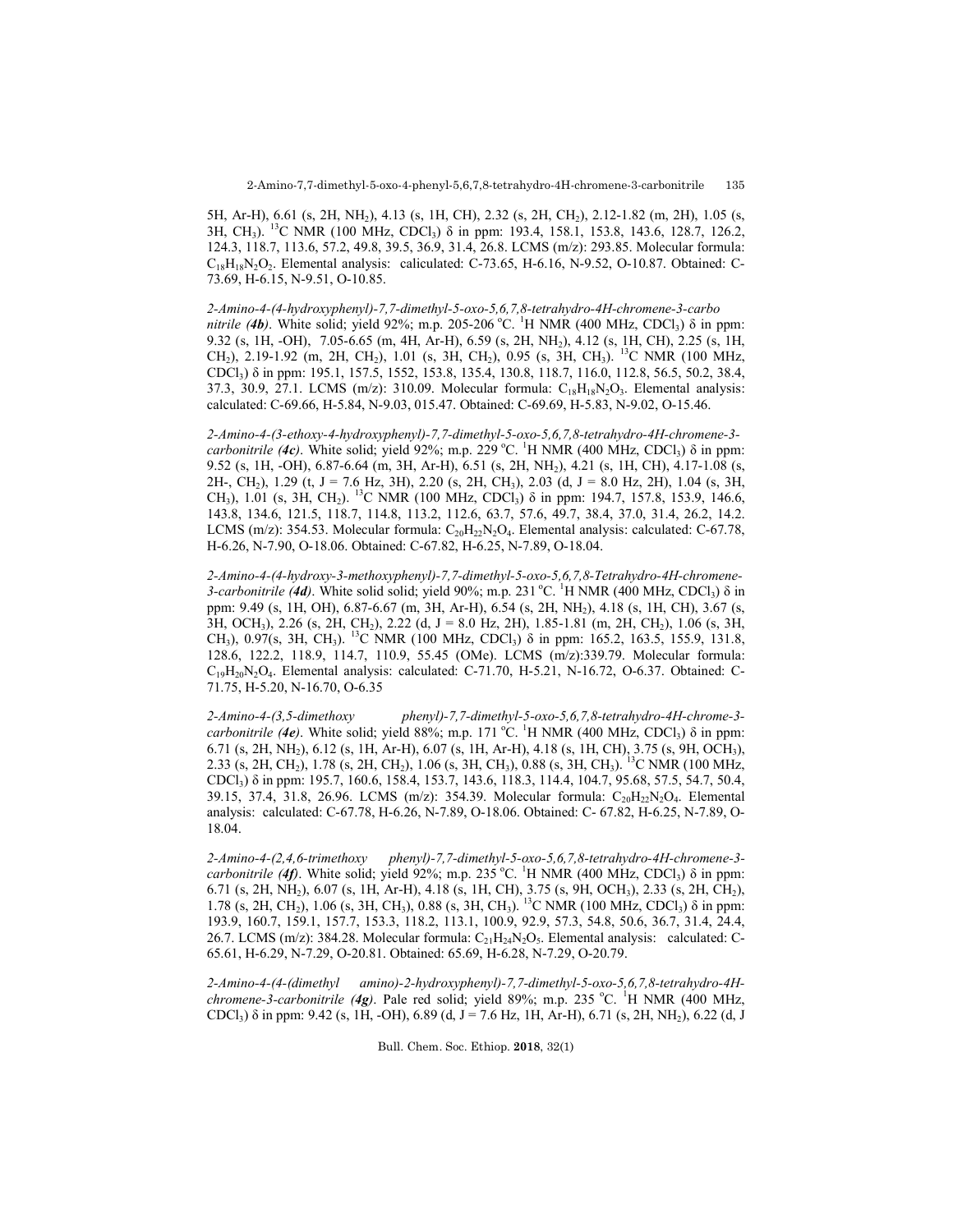= 8.4 Hz, 1H, Ar-H), 6.14 (s, 1H, Ar-H), 4.23 (s, 1H, CH), 2.25 (s, 2H, CH2), 2.13-1.92 (m, 2H, CH<sub>2</sub>), 1.06 (s, 3H, CH<sub>3</sub>), 1.02 (s, 3H, CH<sub>3</sub>). <sup>13</sup>C NMR (100 MHz, CDCl<sub>3</sub>)  $\delta$  in ppm: 194.3, 157.4, 156.3, 153.7, 147.2, 130.4, 118.7, 110.7, 1057, 57.25, 36.62, 40.4, 32.2, 30.7, 27.4. LCMS (m/z): 354.28. Molecular formula:  $C_{20}H_{23}N_3O_3$ . Elemental analysis: calculated: C-67.97, H-6.56, N-11.89, O-13.58. Obtained: C-68.02, H-6.55, N-11.87, O-13.57.

*2-Amino-4-(4-bromophenyl)-7,7-dimethyl-5-oxo-5,6,7,8-tetrahyro-4H-chromene-3-carbonitrile*  (*4h*). Pale red solid; yield 93%; m.p. 208 °C. <sup>1</sup>H NMR (400 MHz, CDCl<sub>3</sub>)  $\delta$  in ppm: 7.84 (d, J = 8.0 Hz, 1H, Ar-H), 7.54 (d, J = 7.6 Hz, 1H, Ar-H), 7.14 (d, J = 8.4 Hz, 1H, Ar-H), 7.05 (s, 1H, Ar-H), 6.71 (s, 2H, NH2), 4.17 (s, 1H, CH), 2.31 (s, 2H, CH2), 1.72 (s, 2H, CH2), 1.08(s, 3H, CH<sub>3</sub>), 0.92 (s, 3H, CH<sub>3</sub>). <sup>13</sup>C NMR (100 MHz, CDCl<sub>3</sub>)  $\delta$  in ppm: 197.2, 157.7, 154.2, 143.2, 130.1, 129.4, 120.4, 118.8, 112.7, 58.6, 50.8, 39.3, 37.9, 31.5, 27.1. LCMS (m/z): 373.12. Molecular formula:  $C_{18}H_{17}$  BrN<sub>2</sub>O<sub>2</sub>. Elemental analysis: calculated: C-57.92, H-4.59, Br-21.41, N-7.51, O-8.57. Obtained: 57.96, H-4.58, Br-21.40, N-7.50, O-8.56.

### *2-Amino-4-(4-chlorophenyl)-7,7-dimethyl-5-oxo-5,6,7,8-tetrahydro-4H-chromene-3-carbo-*

*nitrile* (4*i*). White solid; yield 93%; m.p. 206 °C. <sup>1</sup>H NMR (400 MHz, CDCl<sub>3</sub>) δ in ppm: 7.35-7.14 (m, 4H, Ar-H), 6.57 (s, 2H, NH<sub>2</sub>), 4.23 (s, 1H, CH), 2.26 (s, 2H, CH<sub>2</sub>), 2.19 (d, J = 8.0 Hz, 2H), 2.08 (s, 2H, CH<sub>2</sub>), 1.07 (s, 3H, CH<sub>3</sub>), 1.02 (s, 3H, CH<sub>3</sub>). <sup>13</sup>C NMR (100 MHz, CDCl<sub>3</sub>)  $\delta$  in ppm: 196.2, 157.36, 153.84, 140.7, 130.5, 129.1, 127.6, 118.7, 114.0, 56.4, 50.3, 38.6, 31.1, 26.9. LCMS (m/z): 328.51. Molecular formula:  $C_{18}H_{17}CIN_2O_2$ . Elemental analysis: calculated: C-65.77, H-5.20, Cl-10.78, N-8.52, O-9.72. Obtained: C-65.82, H-5.20, Cl-10.76, N 8.51,O-9.71.

*2-Amino-4-(4-formylphenyl)-7,7-dimethyl-5-oxo-5,6,7,8-tetrahydro-4H-chromene-3 carbonitrile (4J)*. Pale yellow solid; yield 89%; m.p. 238 °C. <sup>1</sup>H NMR (400 MHz, CDCl<sub>3</sub>)  $\delta$  in ppm: 9.92 (s, 1H, -CHO), 7.75-7.43 (m, 4H, Ar-H), 6.53 (s, 2H, NH2), 4.18 (s, 1H, CH), 2.26 (s, 2H, CH2), 2.19-2.02 (m, 2H, CH2), 1.72 (d, J = 7.6 Hz, 2H), 0.99 (s, 3H, CH3), 0.92 (s, 3H, CH<sub>3</sub>). <sup>13</sup>C NMR (100 MHz, CDCl<sub>3</sub>)  $\delta$  in ppm: 195.6, 168.3, 157.6, 154.2, 147.6, 132.5, 128.8, 127.6, 118.9, 113.6, 57.450.5, 38.7, 37.6, 31.9, 27.7. LCMS (m/z):321.87. Molecular formula:  $C_{19}H_{18}N_2O_3$ . Elemental analysis: calculated: C-70.79, H-5.63, N-8.69, O-14.89. Obtained: C-70.83, H-5.62, N-8.68, O-14.87.

*4-(2-Amino-3-cyano-7,7-dimethyl-5-oxo-5,6,7,8-tetrahydro-4H-chromene-4-yl)benzoic acid*  (*4k*). White solid; yield 88%; m.p. 235 °C. <sup>1</sup>H NMR (400 MHz, CDCl<sub>3</sub>)  $\delta$  in ppm: 12.37 (s, 1H, -COOH), 8.21 (d, J = 8.4 Hz, 1H, Ar-H), 8.07 (d, J = 7.6 Hz, 1H, Ar-H), 7.52 (d, J = 7.4 Hz, 1H, Ar-H), 7.38 (s, 1H, Ar-H), 6.69 (s, 2H, NH2), 4.26 (s, 1H, CH), 2.24 (s, 2H, CH2), 2.13-1.83 (m, 2H, CH<sub>2</sub>), 1.08 (s, 3H, CH<sub>3</sub>), 1.04 (s, 3H, CH<sub>3</sub>). <sup>13</sup>C NMR (100 MHz, CDCl<sub>3</sub>)  $\delta$  in ppm: 197.3, 164.5, 157.2, 153.4, 148.6, 127.1, 126.7, 125.9, 119.2, 112.6, 57.7, 49.8, 39.2, 36.7, 32.6, 26.9. LCMS (m/z):338.49. Molecular formula:  $C_{19}H_{18}N_2O_4$ . Elemental analysis: calculated: C-67.44, H-5.36, N-8.28, O-18.92. Obtained: C-67.49, H-5.35, N-8.27, O-18.90.

*2-Amino-4-(4-cyanophenyl)-7,7-dimethyl-5-oxo-5,6,7,8-tetrahydro-4H-chromene-3-carbonitrile*  (4l). White solid; yield 89%; m.p. 249 °C. <sup>1</sup>H NMR (400 MHz, CDCl<sub>3</sub>)  $\delta$  in ppm: 7.68-7.51 (m, 4H, Ar-H), 6.71 (s, 2H, NH<sub>2</sub>), 4.23 (s, 1H, CH), 2.26 (s, 2H, CH<sub>2</sub>), 2.19 (d, J = 8.0 Hz, 2H), 2.08 (s, 2H, CH<sub>2</sub>), 1.07 (s, 3H, CH<sub>3</sub>), 1.02 (s, 1H, CH). <sup>13</sup>C NMR (100 MHz, CDCl<sub>3</sub>)  $\delta$  in ppm: 195.9, 158.2, 154.6, 147.2, 131.7, 127.8, 118.9, 118.0, 112.7, 109.8, 58.2, 50.7, 38.2, 37.4, 31.7, 27.6. LCMS (m/z):319.41.Molecular formula:  $C_{19}H_{17}N_3O_2$ . Elemental analysis: calculated: C-71.46, H-5.36, N-13.14, O-10.02. Obtained: C-71.49, H-5.36, N-13.14, O-10.01.

*2-Amino-7,7dimethyl-4-(4-nitrophenyl)-5-oxo-5,6,7,8-tetrahydro-4H-chromene-3-carbonitrile*  (*4m*). Yellow solid; yield 86%; m.p. 250 °C. <sup>1</sup>H NMR (400 MHz, CDCl<sub>3</sub>) δ in ppm: 8.16 (d, J =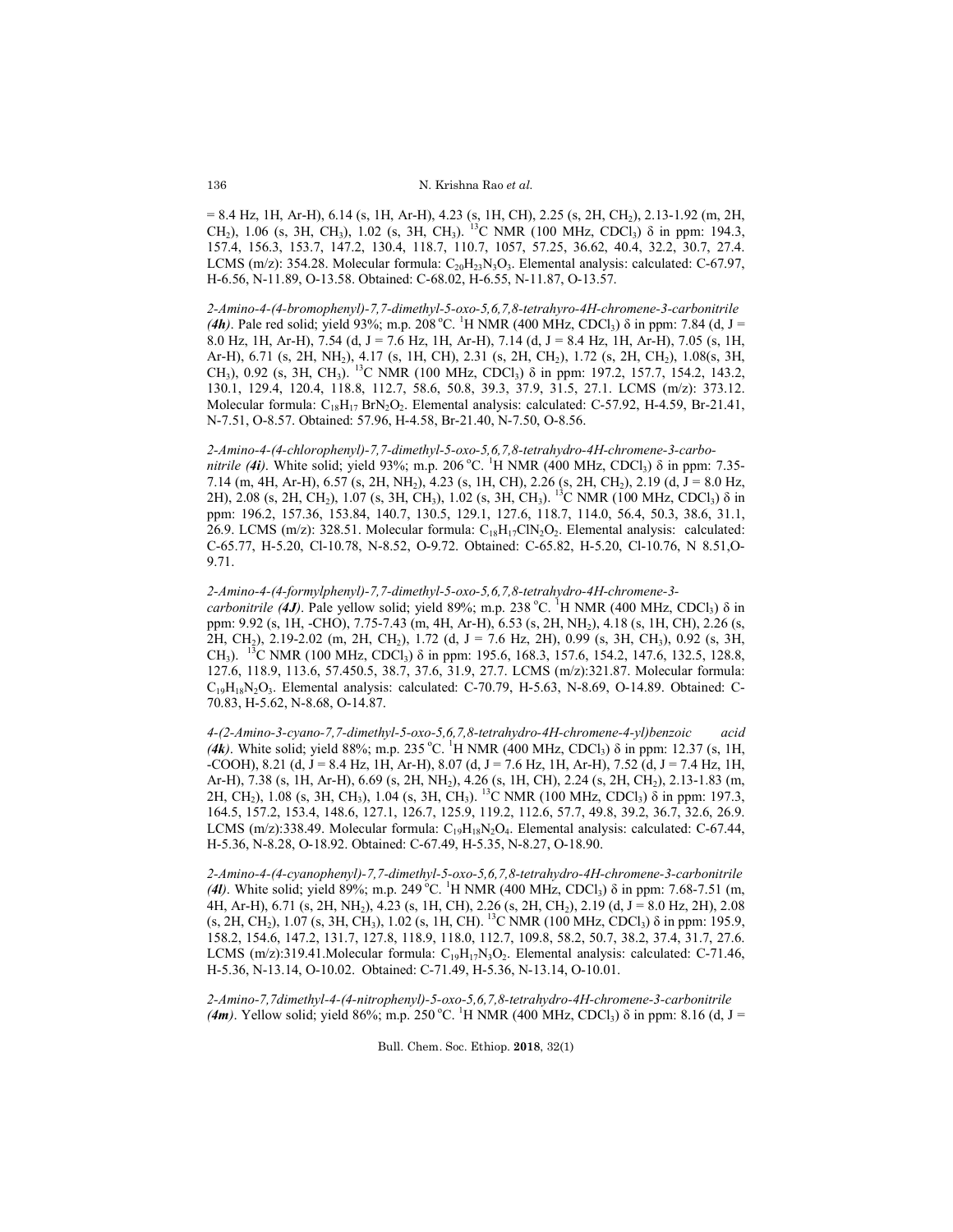7.6 Hz, 1H, Ar-H), 8.09 (d, J = 8.0 Hz, 1H, Ar-H), 7.61 (d, J = 7.6 Hz, 1H, Ar-H), 7.42 (s, 1H, Ar-H), 6.75 (s, 2H, NH<sub>2</sub>), 4.20 (s, 1H, CH), 2.22 (s, 2H, CH<sub>2</sub>), 2.05 (d, J = 8.0 Hz, 2H, 2.01 (s, 2H, CH<sub>2</sub>), 1.03 (s, 3H, CH<sub>3</sub>), 0.97 (s, 3H, CH<sub>3</sub>). <sup>13</sup>CNMR (100 MHz, CDCl<sub>3</sub>)  $\delta$  in ppm: 197.7, 158.4, 153.8, 149.2, 143.7, 125.5, 123.5, 118.6, 112.8, 57.3, 50.6, 38.7, 37.4, 30.5, 26.5. LCMS (m/z): 341.29. Molecular formula:  $C_{18}H_{17}N_3O_4$ . Elemental analysis: calculated: C-63.71, H-5.05, N-12.38, O-18.86. Obtained: C-63.76, H-5.04, N-12.36, O-18.84.

#### *Anti bacterial activity*

The anti bacterial activities of newly synthesized compounds are examined against 5 pathogenic bacteria strains. The gram negative bacteria screened were *Escerichia coli* and *Pseudomonas aeruginosa*. The gram positive bacteria screened were *S. ureas* and *B. substills*. The target compounds were used at the concentration of 250 µg/mL and 500 µg/mL using DMSO as a solvent the amoxylin 10 µg/mL disc were used as a standard. The rest of the compounds were found to be moderate active against the tested micro organism.

### *Anti fungal activity*

Anti fungal activity of new synthesized compounds were examined by disc diffusion method against the organism of *Aspergillus niger* and *Candida ablicans* L. Compared were treated at the concentrations of 500 µg/mL and 1000 µg/mL using DMSO as a solvent. The standard drug was used as ketoconazol 50 µg/mL against both organisms.

| Compound<br>code | *Zone of inhibition in (mm) |         |          |              |          |             |
|------------------|-----------------------------|---------|----------|--------------|----------|-------------|
|                  | Bacteria                    |         |          |              | Fungi    |             |
|                  | S. aureus                   | E. coli | S. typhi | B. substills | A. niger | C. albicans |
| 5a               | 10                          | 10      | 06       | 04           | 09       | 07          |
| 5b               | 19                          | 18      | 11       | 20           | 07       | 08          |
| 5c               | 21                          | 18      | 10       | 19           | 06       | 08          |
| 5d               | 18                          | 20      | 09       | 20           | 17       | 21          |
| 5e               | 16                          | 10      | 11       | 13           | 09       | 07          |
| 5f               | 21                          | 18      | 12       | 19           | 11       | 09          |
| 5g               | 22                          | 17      | 12       | 20           | 05       | 08          |
| 5 <sub>h</sub>   | 21                          | 18      | 13       | 12           | 16       | 15          |
| 5i               | 21                          | 22      | 12       | 21           | 16       | 17          |
| 5j               | 16                          | 15      | 13       | 13           | 14       | 12          |
| 5k               | 15                          | 16      | 12       | 14           | 15       | 11          |
| 51               | 12                          | 14      | 07       | 10           | 12       | 10          |
| 5m               | 10                          | 08      | 08       | 10           | 10       | 09          |
| Amoxycilline     | 25                          | 25      | 22       | 22           | NA       | <b>NA</b>   |
| Ketoconazole     | NA                          | NA      | NA       | NA           | 20       | 20          |
| <b>DMSO</b>      |                             | --      |          | --           | --       |             |

Table 1. Antimicrobial activity screening activity synthesized scaffold.

# **RESULTS AND DISCUSSION**

All newly titled synthesized compounds can be synthesized under reflux condition. These target compounds can be obtained, we used to mixture of potassium tertiary butoxide and THF in protic solvent. This catalyst can be used to improve the reaction conditions and reaction is completed maximum 2 hours. The rate of reaction was increased by using this catalyst. We used various substituted aryl aldehydes such as electron donating group of aldehydes and electron withdrawing group of aldehydes and halogen containing aldehydes. All the synthesized compounds were examined anti bacterial activity as well as antifungal. The electron